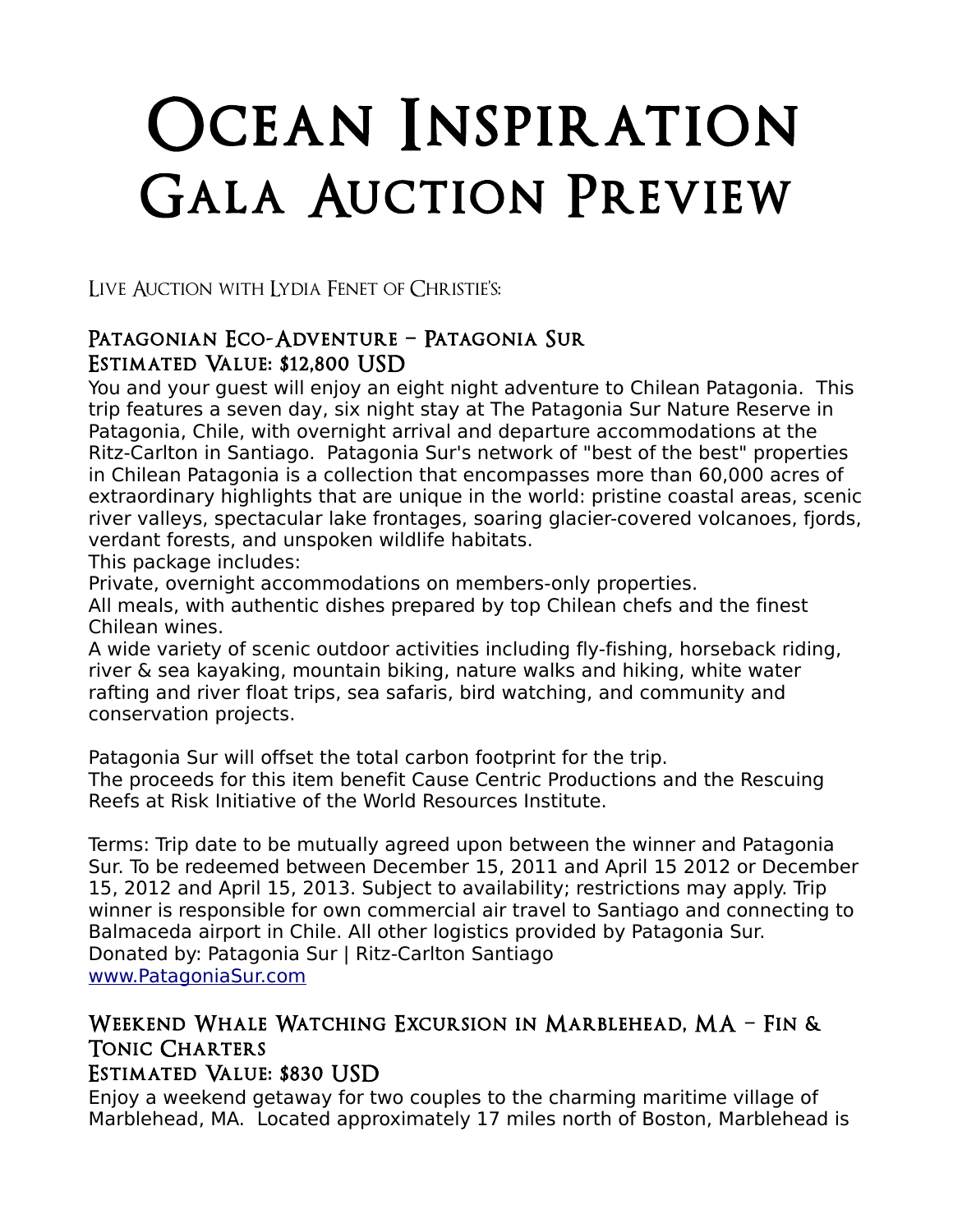quaint tourist destination perched along the rich waters of the North Atlantic. The trip features a private 5 hour excursion for 4 people in the exceptional whale watching region of Stellwagon Bank, a National Marine Sanctuary. Captain Jock Danforth is a licensed Coast Guard captain with an Everglades 26' Center Console, and more than 20 years experience running charters. Offshore adventurers will go in search of pilot whales, North Atlantic porpoises, sunfish, seals, mako and basking sharks, and a rich variety of seabirds. Friday night accommodations at the East Marblehead Yacht Club are included, with easy access to shopping and dining options in the nearby village. A gourmet lunch at sea of fine sandwiches, sweets and beverages will be provided.

## Custom Go-Pro HD HERO Camera and Accessory Package – **BACKSCATTER**

#### Estimated Value: \$500 USD

The highest performance 1080p HD on-board video and still shot camera on the market. The GoPro HD Motorsports Hero camera mounts to any helmet, motorcycle, ATV, car, plane, jet ski, boat, snowmobile, or other vehicle. Quickrelease mounting makes it easy to reposition for professional multi-angle footage at 30 frames per second. The polycarbonate land housing is waterproof up to 180ft, but this package includes an additional underwater housing with optical acrylic for razor sharp 1080p footage above or below the waves. An optional red filter helps ensure vibrant color capture at any depth. Backscatter's GoPro package includes an LCD BacPac – a detachable accessory for framing complex shots and enjoying instant playback of video of still pictures. For additional details and full specs visit [www.Backscatter.org.](http://www.Backscatter.org/)

#### Roberto Matta Print – Guy Hiernaux Estimated Value: \$1,800 USD

Roberto Matta was a 20<sup>th</sup> century surrealist and abstract expressionist artist whose work notably blends Latin, European and American sensibilities. Born in Chile, Matta studied architecture in Santiago before moving to Paris and later the United States to pursue art. His work defies the boundaries of traditional Surrealism, exploring contemporary threads of socio-political commentary, a trend he referred to as "Social Morphologies." Ocean Inspiration is excited to offer a lithograph from Matta's notable Hom'mere series for auction.

Ocean Inspiration Silent Auction Offerings:

## La Prairie Spa and Product Package – Ritz-Carlton Spa New York Estimated Value: \$1,135 USD

Immerse yourself in restorative luxury at the La Prairie Spa in Midtown Manhattan's Ritz-Carlton. Spa visit includes a one hour facial, one hour massage, and use of men's and women's steam rooms. Enjoy a gift of four full sized La Prairie skin care products with powerful anti-aging benefits, valued at \$600. La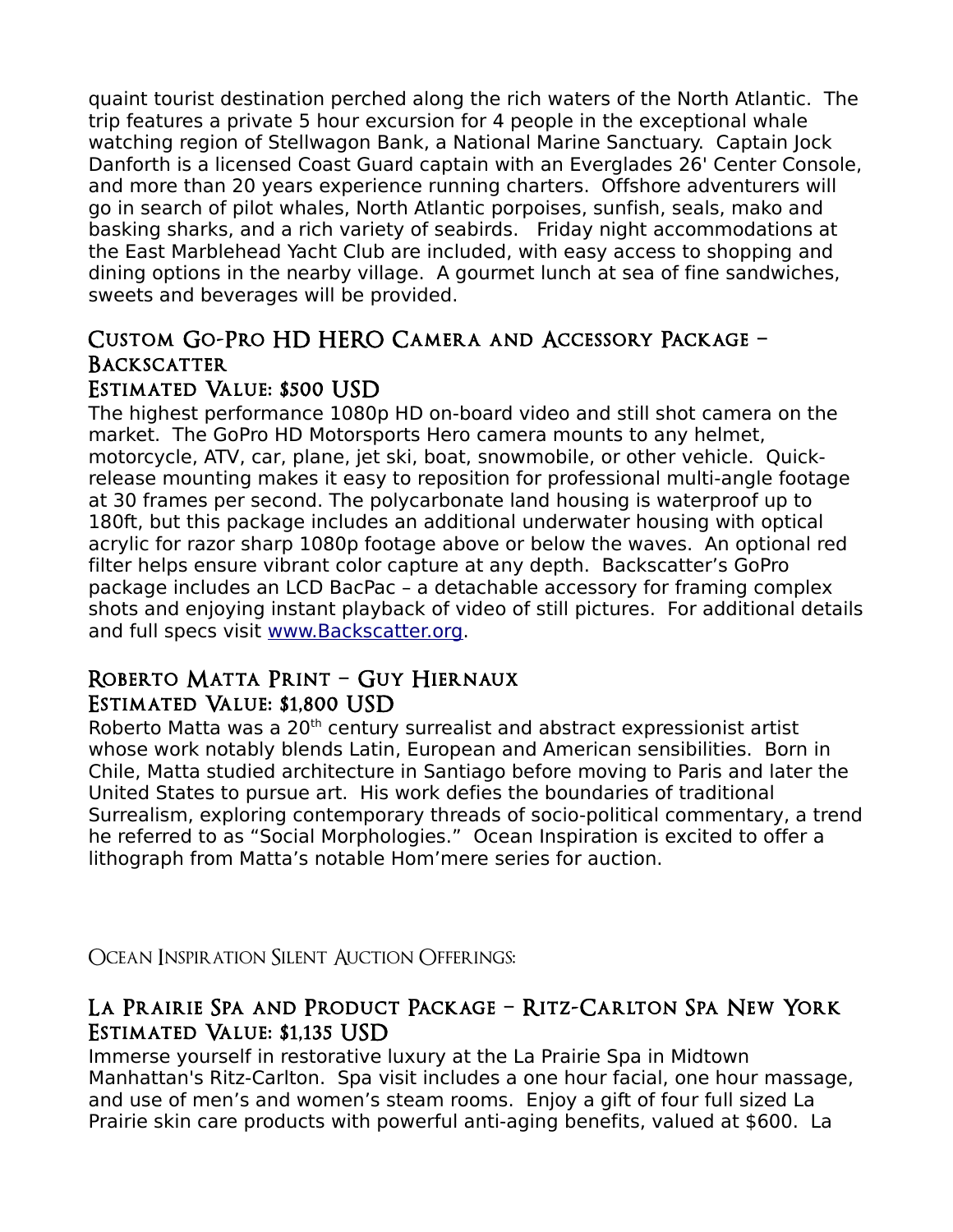Prairie is a research based product line founded on an exclusive Cellular Complex designed to fight signs of aging in even the most delicate skin. [www.RitzCarlton.com/en/Properties/NewYorkCentralPark/Spa](http://www.RitzCarlton.com/en/Properties/NewYorkCentralPark/Spa)

#### 432MM Hoplite (Men's) or Artemis (Women's) Full Wetsuit – Matuse Estimated Value: \$520 USD

Matuse operates at the intersection of art and utility, bringing thoughtful design to premium functionality. Made from a unique organic Geoprene fabric, Matuse suits are 33% less permeable than traditional petroleum-based neoprene, rendering them lighter, warmer, more comfortable, and incredibly more eco-friendly. Independent closed microcell construction uses encapsulated nitrogen gas for optimum insulation and heat retention.

[www.Matuse.com](http://www.Matuse.com/) 

## Sola 1200 Dive Light – Light & Motion Estimated Value: \$679 USD

The lightest and brightest also comes in the smallest package. Light & Motion's Sola 1200 dive light is a portable, highly effective light with spot and flood settings that is lightweight enough to strap to your wrist. Light & Motion is consistently recognized for its eco-savvy production and operation, and homegrown innovation, with 100% of its products built in the USA. For more details on Light & Motion's products and eco-ethics visit [www.uwimaging.com.](http://www.uwimaging.com/)

## Limited Edition Protei Sailing Drone Model – Senior TED Fellow Cesar Harada

#### Estimated Value: \$600 USD

Protei are open source sailing drones developed by MIT Research Fellow and Senior TED Fellow Cesar Harada. A revolutionary innovation in environmental contaminant clean up and ocean research, the Protei project was developed in response to the Deepwater Horizon oil spill in the Gulf of Mexico. Currently in the final stages of development with the V\_2 Institute of Technology in Rotterdam and Goldsmiths University of London, the project has already received global attention at TED 2011 and international news journals. A limited edition, fully functional remote controlled model measuring one meter long will be shipped to the auction winner following the launch of the final prototype at World Port Day in Rotterdam, Netherlands, September 2011. For details visit [www.Protei.org.](http://www.Protei.org/)

#### Conservationist's Library Collection – Abrams Estimated Value: \$470 USD

An exceptional collection of illustrated books about nature, elusive animals, and natural wonders, published by Harry N. Abrams, publisher of many pioneering works by Jacques Y. Cousteau. This collection includes a lot of twelve libraryquality books such as Mannahatta: A Natural History of New York City by Eric W. Sanderson, The Sea by Philip Plisson, On Feathered Wings: Birds in Flight by Richard Ettinger, Vanishing World: The Endangered Antarctic by Mireille de la Lez and Fredrik Granath, and One Planet: A Celebration of Biodiversity by Nicolas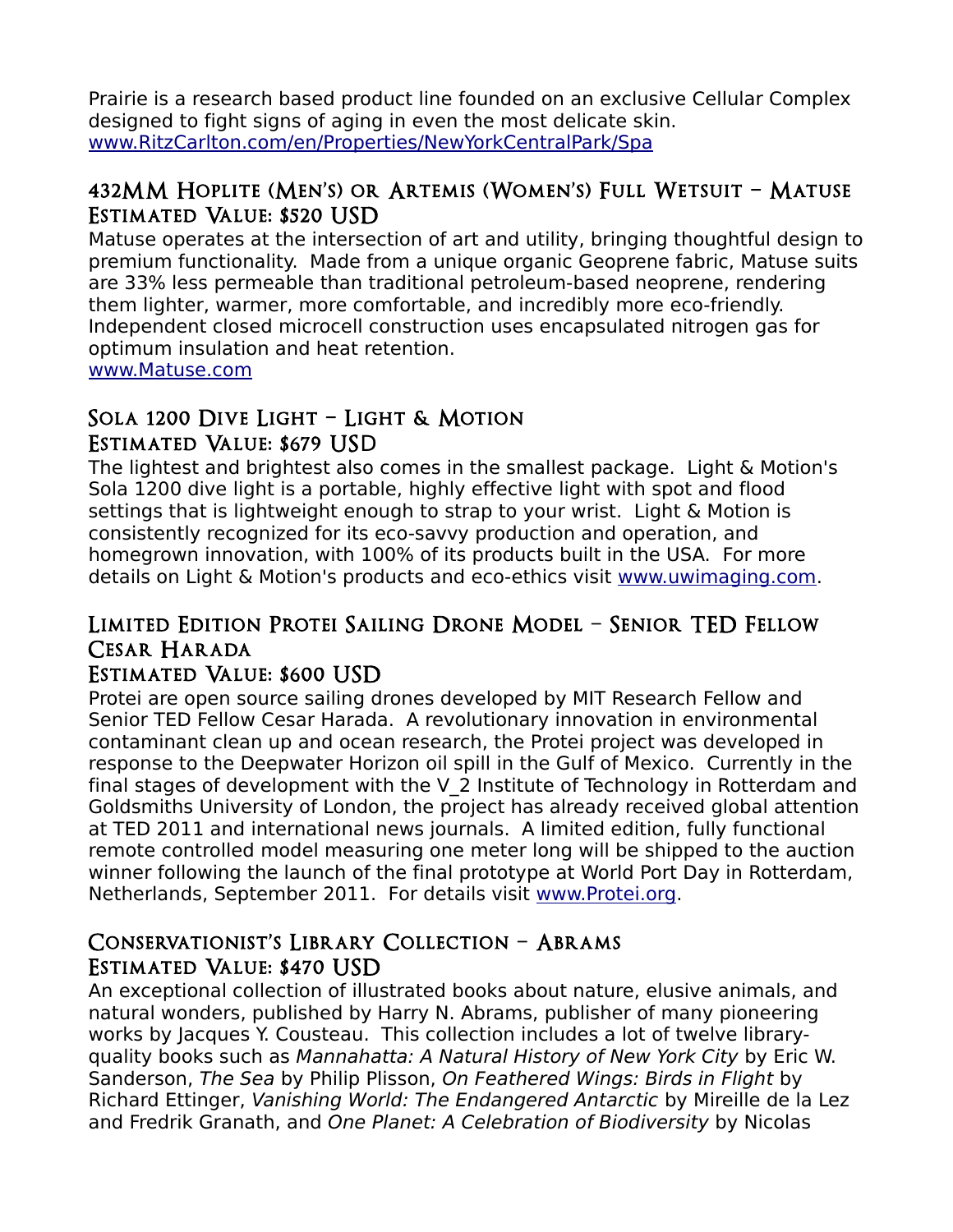Hulot and a team of renowned nature photographers. [www.AbramsBooks.com](http://www.AbramsBooks.com/) 

## Set of 10 Panels Featuring Jacques Cousteau's Exploits – Dominique **SERAFINI**

## Estimated Value: \$1,000 USD

Dominique Serafini spent 20 years documenting the adventures of Jacques Cousteau on board the Calypso and beneath the waves with its crew. Les Aventures de l'Equipe Cousteau were published in a series of 17 bandes dessinées, Franco-Belgian comic strips, appearing in 10 languages. A set of ten 3' x 6' panels featuring classic selections of Serafini's Cousteau illustrations will be offered for auction.

#### Select Underwater Photographic Prints – Featured Photographers Estimated Value: \$250 USD each

Framed photographic prints from internationally acclaimed underwater photographers will be on display for auction throughout the Ocean Inspiration gala in New York and public forum in Washington, D.C. Photographs include the works of Brian Skerry, David Doubilet, Michele Hall, Scott Frier, Ernie Brooks, and Chuck Davis, artists whose works have appeared in National Geographic, PBS and exceptional publications around the world.

## Sophie Theallet Dress – Sophie Theallet Estimated Value: \$3,500 USD

French designer Sophie Theallet is most noted for surprisingly wearable, effortless haute couture with a bohemian flair. Her exceptional skills were honed early on by fashion greats Jean Paul Gaultier and Azzedine Alaina, though her success unquestionably stands on its own merit. A favorite of First Lady Michelle Obama and a regular on the best dressed of magazine pages, Theallet continues to enjoy the recognition of the fashion elite. Ocean Inspiration will feature a Sophie Theallet gown valued at \$3,500 previously worn one time by actress Jessica Alba. [www.SophieTheallet.com](http://www.SophieTheallet.com/)

#### Artisan Whale-Tail Necklace – Norman Gitzen Estimated Value: \$125 USD

Sculptor Norman Gitzen is a Florida-based New York native whose work takes inspiration from nature. Working primarily with organic mediums, Gitzen often integrates wood, stone, and precious metals to capture the imagination. Ocean Inspiration is pleased to offer a Norman Gitzen whale tail pendant hand fashioned from high-polished stainless steel with a sterling silver bail and leather cord.

## Electric Vehicle Rentals – Connect by Hertz Estimated Value: \$1,000 USD

Jet-setters can travel in sustainable style with electric vehicle rentals through Connect by Hertz, the first green global car sharing service. Locations include 8 US cities, 46 universities, London, Paris, Madrid and Berlin. For details visit